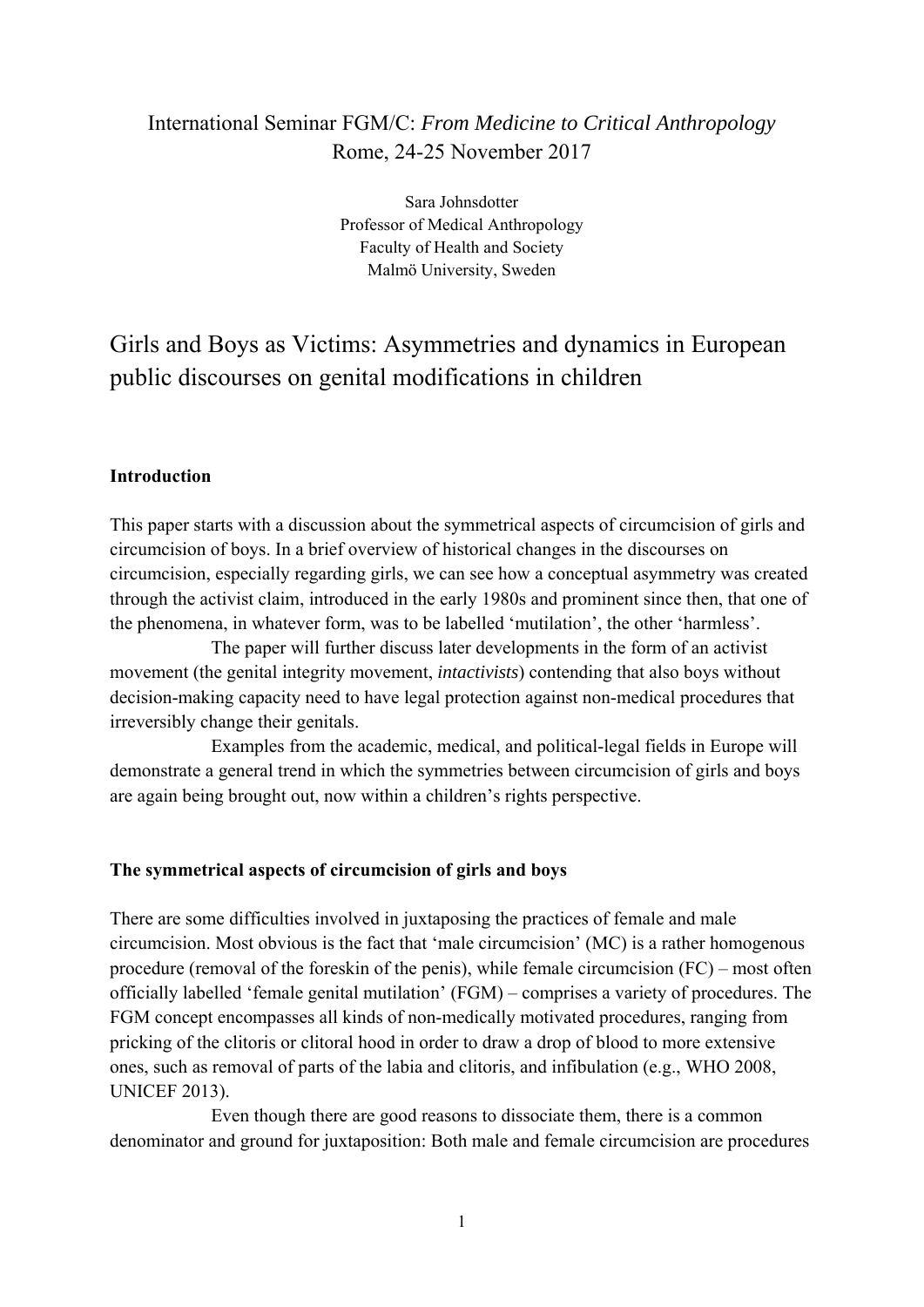that intentionally alter the genital organs for non-medical reasons in children that lack decision-making capacity.

There are short-term medical consequences as a result of all such procedures: pain, bleeding, and a risk of infection (AAP 2012, Carpenter & Kettrey 2015). Long-term complications after circumcision of both girls and boys are contested, but for divergent reasons. It has been argued that many often-cited long-term sequelae after female circumcision regarding prevalence and scope have been unsubstantiated or exaggerated in grey literature, by activists and in some academic publications (Hernlund & Shell-Duncan 2007, Hodžić 2013, Obermeyer 2005, PPAN 2012, Shweder 2000, 2005, 2013), while longterm sequelae after male circumcision have been silenced or neglected (Darby 2015, Earp 2015a, Frisch 2012, Frisch, et al. 2013, Johnsdotter 2013). The same goes for discussions about consequences for sexual function after these genital modifications: public discourse contends that female circumcision has detrimental effects on sexual life, while circumcision of boys is usually portrayed as having no negative effects on sexuality at all (Bell 2005, Earp 2015a, Earp & Darby 2017, Johnsdotter 2013).

Setting aside, for the moment, the dominant public discourse in Europe about the inappropriateness of comparing male and female circumcision, we can note that in practically all societies where female circumcision is practised, boys are as well. The idea of symmetry is well established in many groups. For example, in Sierra Leone in West Africa (Ahmadu 2000), in Nigeria (Caldwell, et al. 1997), and in Somalia (Talle 1993, Gele, et al. 2015), male and female circumcision are regarded as symmetrical practices. Canadian anthropologist Janice Boddy describes local views in northern Sudan and compares them to European notions about gender:

> In European societies, gender is commonly thought to arise from "pre-social" biological sex, gender assignment depends on what the genitals look like at birth. Today, if sex at birth is deemed ambiguous, a baby's genitals may be surgically "corrected," shaped to fit the "natural" binary form. And in cases of adult gender dysphoria, where visible sex and gender disposition fail to match, the genitals may be surgically altered to bring the two into "normal" alignment, so as to fix the body's "mistake." Here external anatomy affirms and indexes gender.

> In northern Sudan a similar outcome unfolds, but its logic differs: once a child has gained social awareness, generally around the age of six, its genitals are conventionally shaped to the exigencies of gender by removing their "naturally atypical" parts – the femalely concealing foreskin or 'veil' of the penis, the malely protruding clitoris and labia. […] … thereby endowing each [boy and girl] with the potential for virtuous sociality. The modified body reflects its envisaged moral and social role (Boddy 2007:288).

It has been suggested that in many societies, female circumcision was introduced in imitation of the male ritual (Cohen 1997:562). Rationales for circumcision of boys and girls vary with local context, but the genital modifications are often performed with similar motives irrespective of gender: to prepare the child for a life in religious community, to accentuate gender difference and to perfect gendered bodies, for beautification, for cleanliness, to improve the social status of the child through ritual, and so on.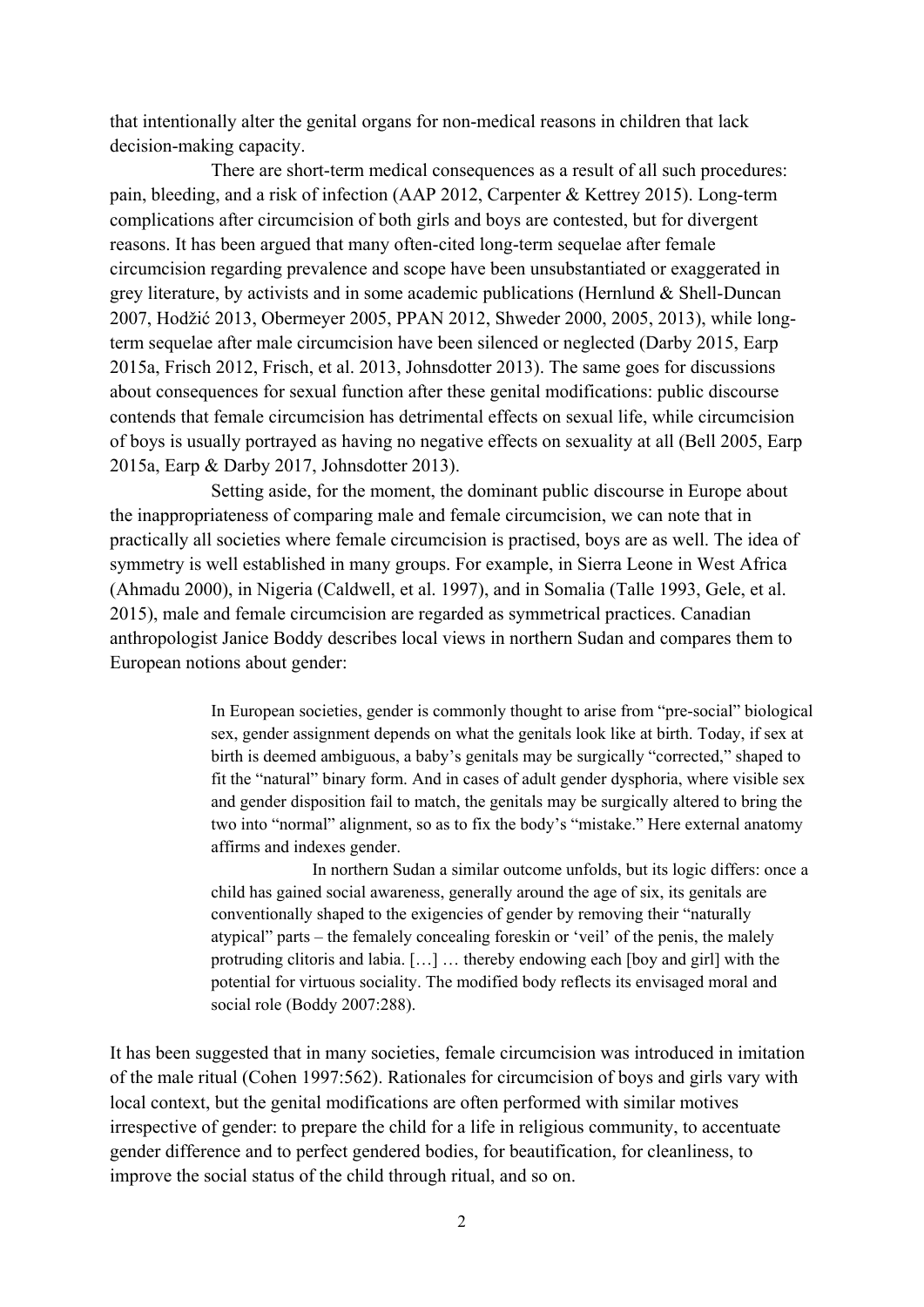Furthermore, local linguistic terms often demonstrate conceptual sameness (Boyle 2002, Forward 2012). In Egypt, the Arabic word *khitan* is used for circumcision of both boys and girls, and the same goes for the Swahili word *kutairi* in Kenya. Often it is possible to specify gender through added linguistic information, such as *fanadu* (circumcision) in Kriolu in Guinea-Bissau, and *fanadu di mindjer* to specify circumcision for girls and *fanadu di omi* for boys.<sup>1</sup> In Somali, *gudniinka* refers to both sexes and is specified in the expressions *gudniinka dumarka* (FC) and *gudniinka wiilasha* (MC).

#### **The 1980s activist movement: the 'mutilation' label**

In pre-1980s scholarly work, the two practices were often juxtaposed and none of them seen as particularly problematic (Johnsdotter 2012, Johnsdotter & Mestre i Mestre 2017).<sup>2</sup> This situation changed with the 1979 publication of Fran P. Hosken's *The Hosken Report: Genital and Sexual Mutilation of Females*. Fran Hosken and other radical feminists, among them Daly (1979), Levin (1980), and Thiam (1978), advocated a new attitude to circumcision of girls, claiming that such practices were about *mutilation*. The new terminology was introduced to a broad audience at the World Conference on Women, Copenhagen, in July 1980. The American sociologist Elizabeth Heger Boyle reports that:

> Many African women found the discourse offensive. For example, at the international women's conference in Copenhagen in 1980, African women boycotted the session featuring Fran Hosken, calling her perspective ethnocentric and insensitive to African women (Boyle 2002:47).

Andro, et al. (2016) describe it as 'a tense confrontation between the European and African delegations. The majority of the latter were still calling for the practice to be recognized as a rite of passage to adulthood on a par with the circumcision of boys' (p. 17).<sup>3</sup>

Activist efforts during the subsequent years resulted in increasing acceptance of the term *mutilation*, or FGM [female genital mutilation] (e.g., Shell-Duncan & Hernlund 2000). The conceptual separation between FC and MC widened (Andro, et al. 2016). The Sudanese physician Nahid Toubia, co-founder and director of the activist organisation RAINBO and associate professor at Columbia University School of Public Health, was one of the strongest voices in convincing the general public that circumcision of girls and circumcision of boys must be regarded as different practices, and should not be compared. In an academic article published in the prestigious *New England Journal of Medicine* in 1994, she asserted:

<sup>&</sup>lt;sup>1</sup> 'Traditional and local terms for FGM' in *Female Genital Mutilation: Calderdale Strategic Response* CSCB/SAB FGM Strategy (2017). Accessed 2017-10-13 at http://www.calderdale-scb.org.uk/wpcontent/uploads/2017/08/Calderdale-FGM-Strategy-2017.pdf. The list exists in various versions on the Internet. 2

 $2$  For an example, see Edgerton quoted in Shweder (2005:184).

<sup>&</sup>lt;sup>3</sup> Also the American anthropologist Ellen Gruenbaum describes the tensions at this conference, noting that the 'backlash reactions at the Copenhagen conference and other venues – which seemed to be a reaffirmation of the right to circumcise girls and women – were probably a necessary step toward establishing African ownership of the issue. In subsequent years, the "Stay out of our business" sort of responses have changed to "We're working on it. Here's what you can do to help."' (Gruenbaum 2001:205-206).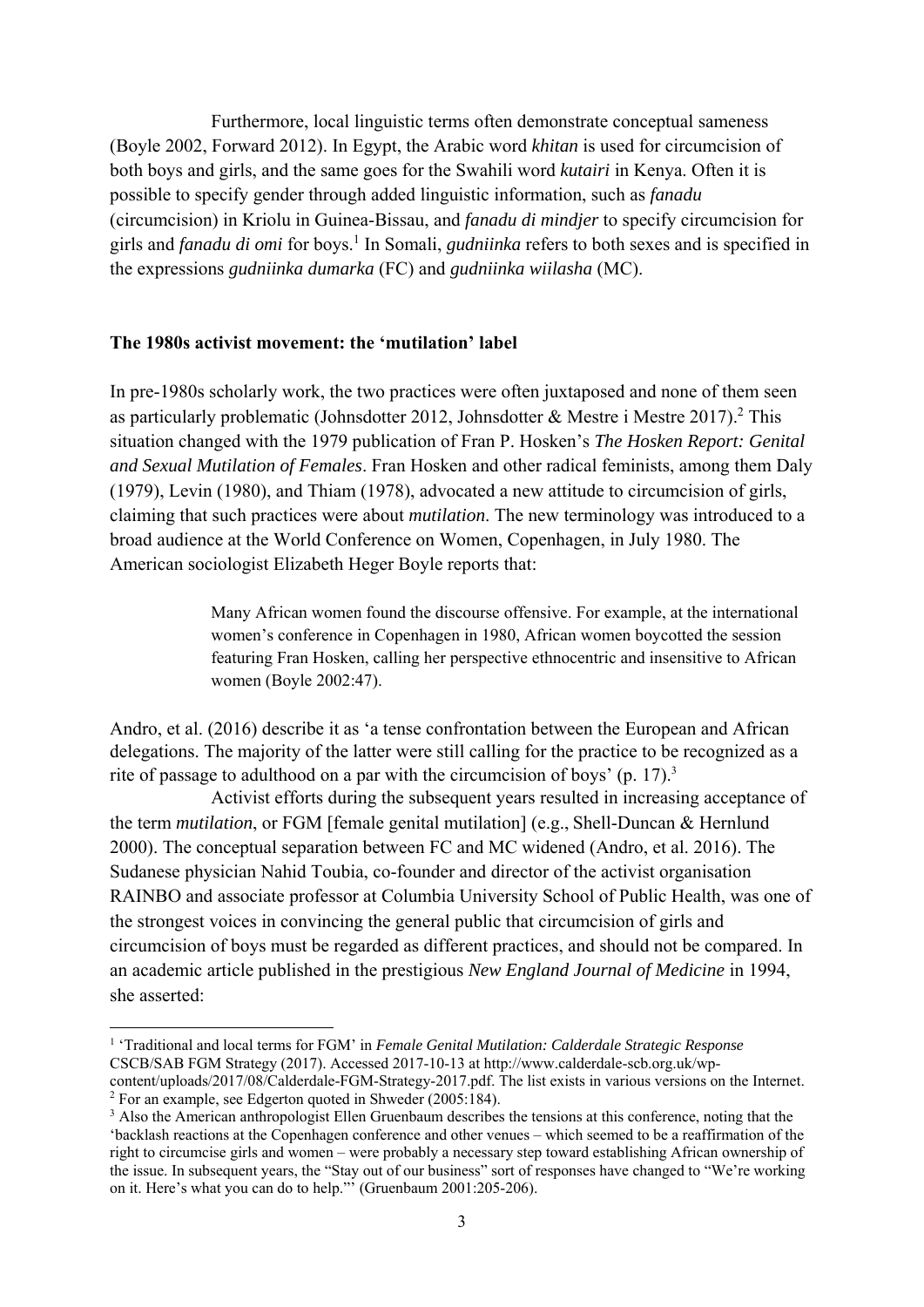From the perspective of public health, female circumcision is much more damaging than male circumcision. The mildest form, clitoridectomy, is anatomically equivalent to amputation of the penis (Toubia 1994:712).

Eventually, the World Health Organization adopted the term 'female genital mutilation' in the mid-1990s (UNICEF 2005) and governments in Europe followed, for example regarding terminology in laws banning the practice.

 Notwithstanding this general change of terminology in order to dissociate circumcision of girls from circumcision of boys, not all fractions were content using this term. A local organisation in Uganda, supported by the UN, suggested a new term: FGC [female genital cutting]. Those who worked in the field to change attitudes among a target population found the 'mutilation' terminology unfortunate. As reported in a dispatch from the United Nations Population Information Network:

> REACH [the local Uganda-based organization] seeks to avoid fuelling unnecessary sensitivity about the issue. Thus, for example, participants coined a new phrase for FGM: "female genital cutting." The term "female circumcision" was rejected as a misleading euphemism, but "female genital mutilation" was thought to imply excessive judgement by outsiders as well as insensitivity toward individuals who have undergone excision (UNFPA 1996).

This compromise term gained ground among researchers in Europe and North America,<sup>4</sup> but also among professional organisations such as FIGO (International Federation of Gynecology and Obstetrics). Even some activist organisations followed suit: the well-known former 'FGM Network' was renamed "The Female Genital Cutting Education and Networking Project" (still available at *fgmnetwork.org*). Some organisations and researchers use the combined term FGM/C to cover all kinds of aspects, signalling that they do indeed consider the practices 'mutilation' and do not want to compare them with what is done to boys, while concurrently admitting that the term has its drawbacks. For example, in 2005, UNICEF adopted the expression 'female genital mutilation/cutting' in a title of a publication.

#### **Also advancing in the 1980s: the genital integrity movement and the intactivists**

About a third of the boys and men in the world go through circumcision for non-medical reasons (Dowsett  $&$  Couch 2007, DeLaet 2009). Some of the English-language countries – the US, Canada, the UK, and Australia – introduced male infant circumcision in the  $19<sup>th</sup>$  century as a means to prevent masturbation – at the time regarded as potentially fatal (Darby 2003, Friedman 2001, Gollaher 2000). While figures dropped in the UK, Canada, and Australia in the 20th century (Carpenter 2010, Zoske 1998), prevalence and incidence in the US remained high. Though the figures are dropping, still about 80% of US boys and men are circumcised

<sup>&</sup>lt;sup>4</sup> A search on Google Scholar with the exact phrase 'female genital cutting' in the title, renders 856 hits. 'Female genital mutilation' in the title: 2,990 hits. 'Female circumcision': 1,470 hits. (2017-10-13)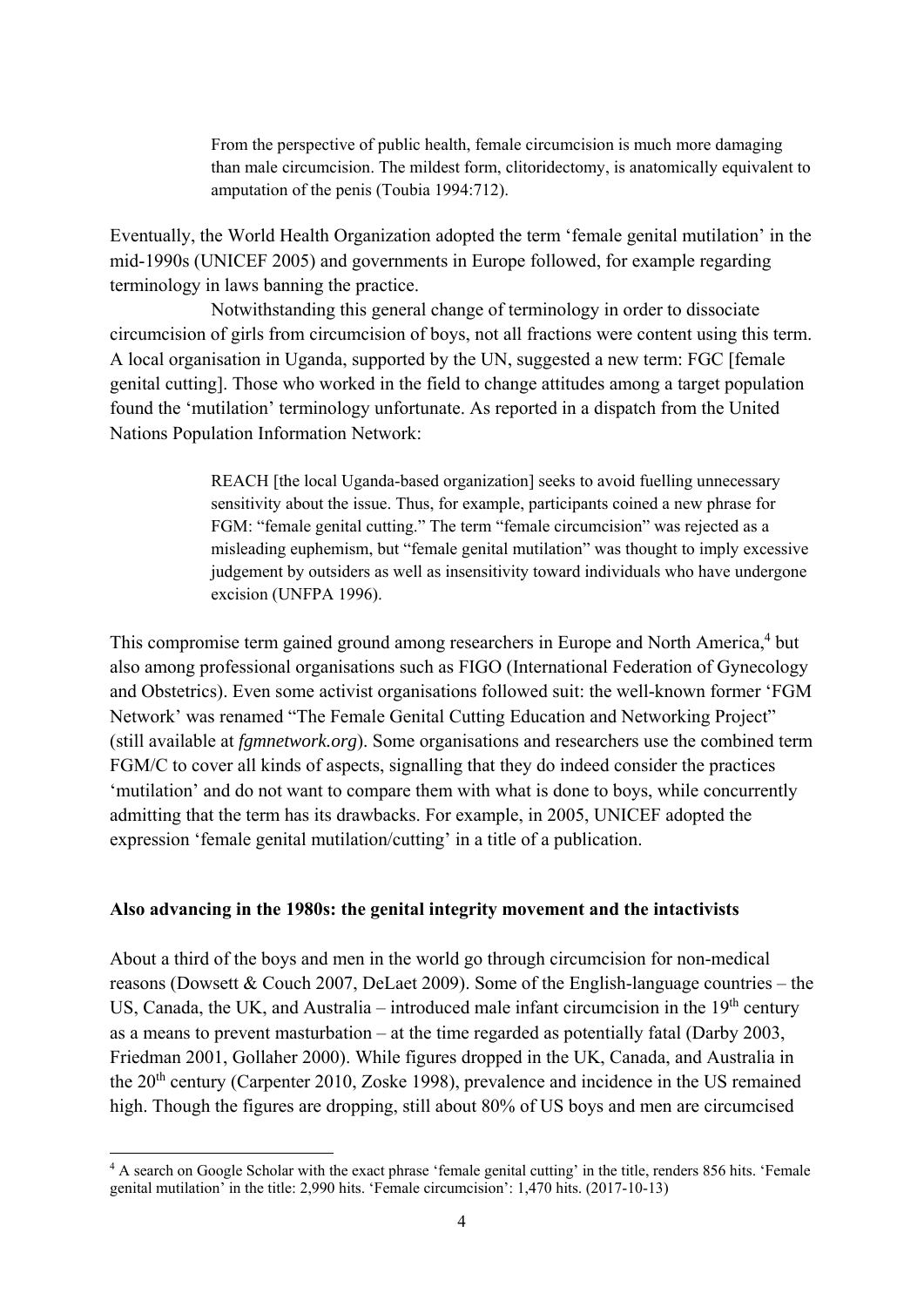(Morris, et al.  $2016$ ).<sup>5</sup> Consequently, it is not surprising to find the strongest movement against circumcision of boys in the US. In Europe, prevalence figures have been low in all countries during the last half century. Circumcision of boys in Europe is primarily associated with minority groups, such as Jews and Muslims.

From scattered voices in the US in the 1970s opposing the routine circumcision of baby boys in hospitals, a broader grassroots movement advanced in the 1980s and continued to do so in the 1990s. Activist movements in the US include NOCIRC (National Organization of Circumcision Information Resource Centers, founded in 1985 by healthcare professionals), NOHARMM (National Organization to Halt the Abuse and Routine Mutilation of Males, founded in 1992), Doctors Opposing Circumcision (founded in 1995), and others. In 2016, NOCIRC retired its name and adopted the name 'Genital Autonomy – America' (GA-America).<sup>6</sup>

Contemporary movements addressing the issue of circumcision of boys often gather under the umbrella terms *genital integrity* and *genital autonomy*. 7 A branch of the movement wishes to focus less on cutting and more on the intactness of no cutting, and therefore they gather under the concept *intactivism* (Johnson & O'Branski 2013). 'Intact' organisations are now present also in Europe, including 'Intact Denmark' and 'Intact Switzerland', and numerous other organisations work toward the same goal under other monicers.

Often these organisations tap into and use existing arguments in campaigns aiming at protecting girls from circumcision. This became particularly useful when major groups working to stop FGM started to increasingly frame the issue in terms of girls' and women's 'right to bodily integrity' and other human rights rather than emphasising health consequences (Obermeyer 2005, Shell-Duncan 2008).

There are some tensions between Europe (low MC prevalence figures) and the US (high MC prevalence figures). When the American Academy of Pediatrics issued a new pro-MC policy in 2012, thirty-eight physicians from sixteen European countries came together and co-authored a piece entitled 'Cultural bias in the AAP's 2012 Technical Report and Policy Statement on male circumcision', which was published in the APA's journal *Pediatrics* (Frisch, et al. 2013). In it, the European physicians argued that:

> Cultural bias reflecting the normality of nontherapeutic male circumcision in the United States seems obvious. The conclusions of the AAP Technical Report and Policy Statement are far from those reached by physicians in most other Western countries (p. 798). […] Physical integrity is [one] of the most fundamental and inalienable rights a child has. Physicians and their professional organizations have a professional duty to protect this right, irrespective of the gender of the child (Frisch, et al. 2013: 799).

<sup>&</sup>lt;sup>5</sup> Prevalence in the English-language countries where circumcision of boys was introduced to prevent masturbation: Canada 31.9%, UK 20.7%, Australia 26.6% (Morris, et al. 2016).

<sup>6</sup> http://www.nocirc.org/

<sup>&</sup>lt;sup>7</sup> See the intactivist strategist Cohen (2015) for a discussion of the drawbacks of saying 'autonomy' instead of 'integrity'.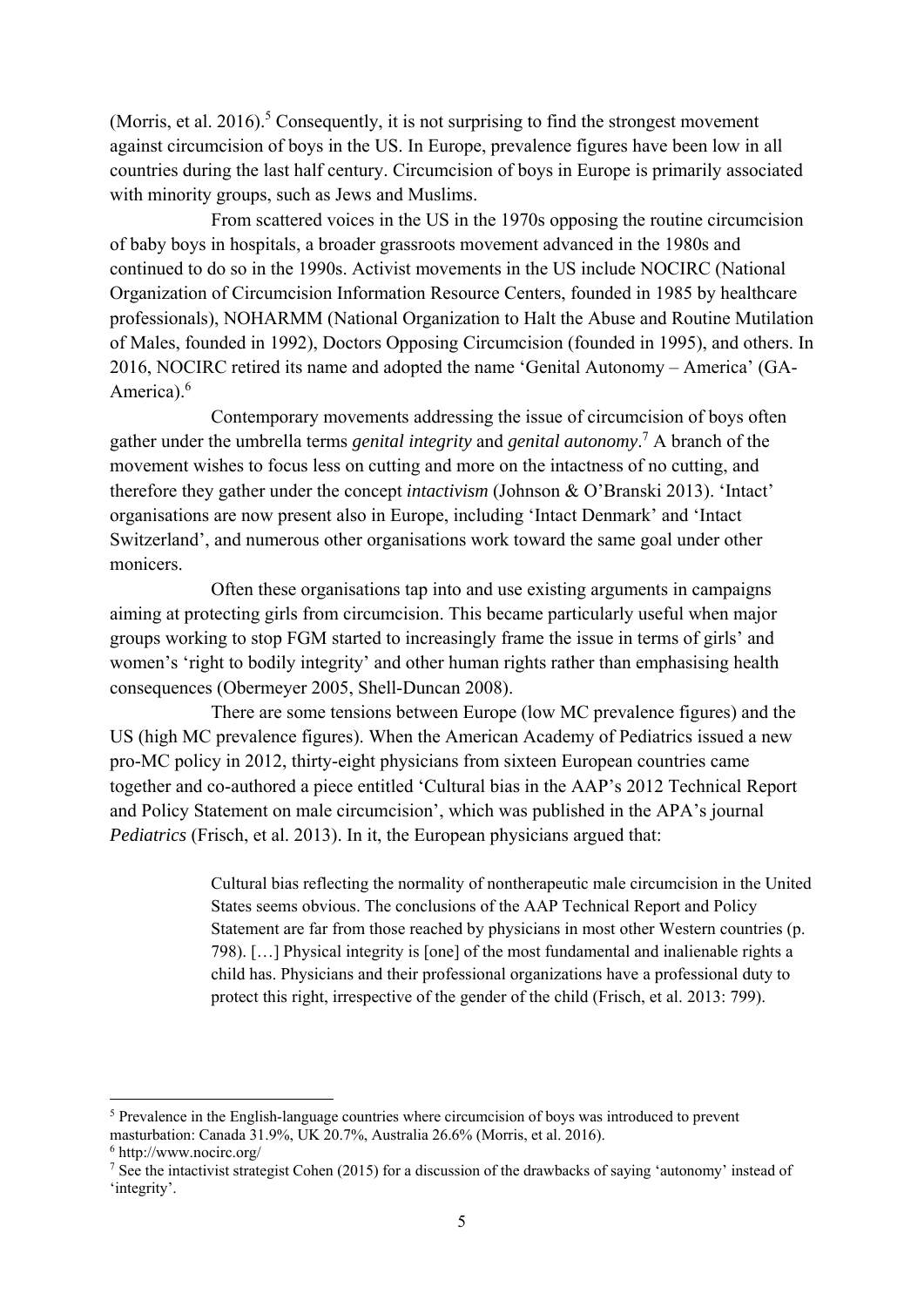### **A conceptual symmetry anew: examples from public discourse in Europe**

Public discourse in many European countries is increasingly characterised by a conceptual juxtaposition of female and male circumcision – just like decades ago, but yet very differently. Earlier in history, both practices were considered unproblematic in the sense that they were either accepted or unknown; today many actors claim that both practices are problematic and should be abolished, and on similar grounds (e.g., Boyle, et al. 2000, Darby 2015, 2016, Darby & Svoboda 2007, several chapters in the book edited by Denniston, et al. 1999, Earp 2015a, 2015c, 2016, Earp & Shaw 2017, McLaughlin & Jerome 2016, Svoboda 2013a). At this point in time, the main ideological resource employed is the human rights discourse, especially the children's rights perspective. The article above, written by European physicians, is illustrative. They conclude their paper with the words:

> There is growing consensus among physicians, including those in the United States, that physicians should discourage parents from circumcising their healthy infant boys because nontherapeutic circumcision of underage boys in Western societies has no compelling health benefits, causes postoperative pain, can have serious long-term consequences, constitutes a violation of the United Nations' Declaration of the Rights of the Child, and conflicts with the Hippocratic oath: *primum non nocere*: First, do no harm (Frisch, et al. 2013:799).

The arguments used to advocate a position against circumcision of boys are very similar to those used for decades to raise awareness in the field of circumcision of girls in anti-FGM campaigning: the focus on harm, medical risks and long-time medical consequences, and the claim that violation of children's rights takes place at circumcision. Surprisingly seldom the word 'victim' is employed in anti-MC discussions (exceptions include Boyle, et al. 2000, and Darby 2015). Political scientist Rebecca Steinfeld has argued that:

> Male bodies are constructed as resistant to harm or even in need of being tested by painful ordeals, whereas female bodies are seen as highly vulnerable and in need of protection. In other words, vulnerability is gendered. And little girls are more readily seen as victims than little boys (Steinfeld, quoted in Earp 2014:14).

In the political-legal field, a case in the British Family Court in 2014 evoked discussions on a wide front. The origin of the discussion was a judgment, treating a suspected case of FGM in a family with both a daughter and a son. In the end, it could not be confirmed that FGM of any kind had been performed (*In the matter of B and G*, 2015). Yet the case received much attention since the judge, the President of the Family Division of the High Court, Sir James Munby, pondered over the fact that the boy in this African Muslim family had been subjected to circumcision or risked being so in the future. Indeed, in his judgment, he compares the two forms of circumcision:

> It can readily be seen that although FGM of WHO Types I, II and III are all very much more invasive than male circumcision, at least some forms of Type IV, for example,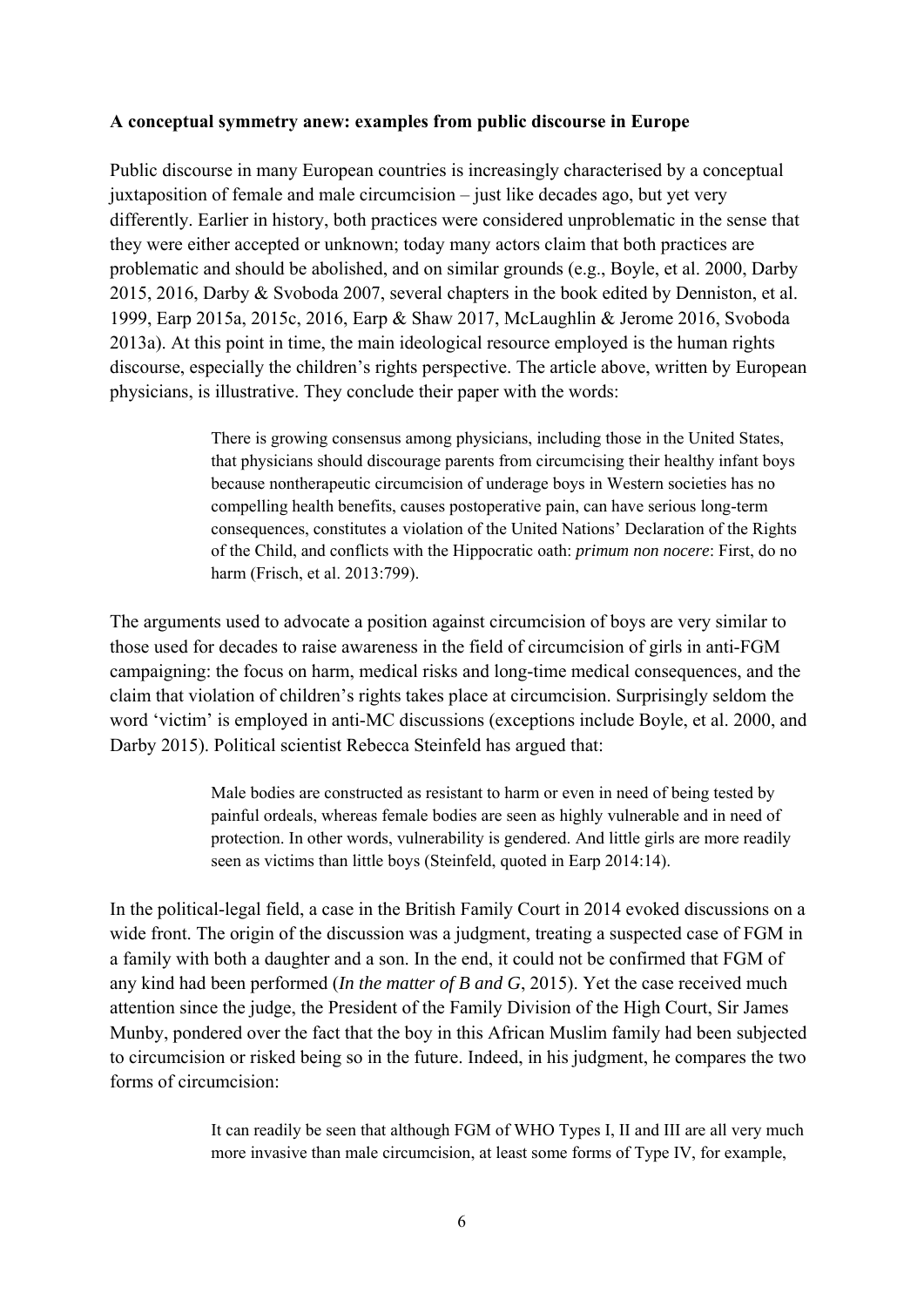pricking, piercing and incising, are on any view much less invasive than male circumcision (*In the matter of G and B*, 2015: section 60).8

In the present case the point arises in striking form. The family, as I have said, are Muslims. I assume, therefore, that B either has been or will in due course be circumcised. Yet, entirely understandably, and, if I may say so, entirely appropriately, this is not a matter that has been raised before me. There is no suggestion, nor could there be, that B's circumcision can or should give rise to care proceedings. So, given the nature of the local authority's case on this point, we are in this curious situation. G's FGM Type IV (had it been proved) would have been relied upon by the local authority, prior to its change of stance referred to above, as justifying the adoption of both children, even though on any objective view it might be thought that G would have subjected to a process much less invasive, no more traumatic (if, indeed, as traumatic) and with no greater long-term consequences, whether physical, emotional or psychological, than the process to which B has been or will be subjected (*In the matter of G and B*, 2015: section 63).

The judge admits that these are 'deep waters' but he is 'concerned with a narrower question, namely how one accommodates the law's seemingly very different approaches to FGM and male circumcision within the provisions of section 31 of the Children Act 1989' (2015: section 65). He goes on by pointing out that 'there is a very clear distinction in family law between FGM and male circumcision', although 'both involve significant harm' (2015: section 73).

 This juxtaposition of FC and MC, and the claim that both may lead to 'significant harm', aroused support among anti-MC scholars (e.g., Earp 2015b, who writes that the 'importance of this conclusion cannot be overstated: this is the first time in the history of British law that the non-therapeutic circumcision of male children has been described as a "significant harm."') and consternation among pro-MC scholars (e.g., Mcalister 2016, saying that 'his conflation of male circumcision and FGM as similar practices that amount to "significant harm" raises real concerns', pp. 266-267).

 Another court case receiving much attention is the one that took place in Cologne, Germany, in 2012. A regional court, deciding on a case where circumcision of a 4 year-old Muslim boy had ended in medical complications, declared that circumcision of boys for non-medical reasons amounted to 'bodily harm' (the case discussed by, e.g., Levey 2013, Shweder 2013, Svoboda 2013b, Merkel & Putzke 2013, Yurdakul 2016). In effect, circumcision of boys for non-medical reasons was banned through this court decision. The ruling alarmed minority groups in Germany,<sup>9</sup> as well as in other parts of the world.<sup>10</sup> The court decision was sensitive, especially in light of what Jewish groups in Europe had suffered historically (see, e.g., Shweder 2013). 'The Orthodox Conference of European Rabbis in Berlin called it the "worst attack on Jewish life since the Holocaust" [Spiegel Online International 2012]', as reported by Levey (2013:326). In December 2012, the German parliament passed a law – on the initiative of Chancellor Angela Merkel – which affirmed that

<sup>&</sup>lt;sup>8</sup> A similar argument is also raised by some scholars. For an early example, see Denniston, et al. 1999 (preface).

<sup>9</sup> 'Circumcision ruling condemned by Germany's Muslim and Jewish leaders', *The Guardian*, June 27, 2012.

<sup>10 &#</sup>x27;German ruling against circumcising boys draws criticism', *The New York Times*, June 26, 2012.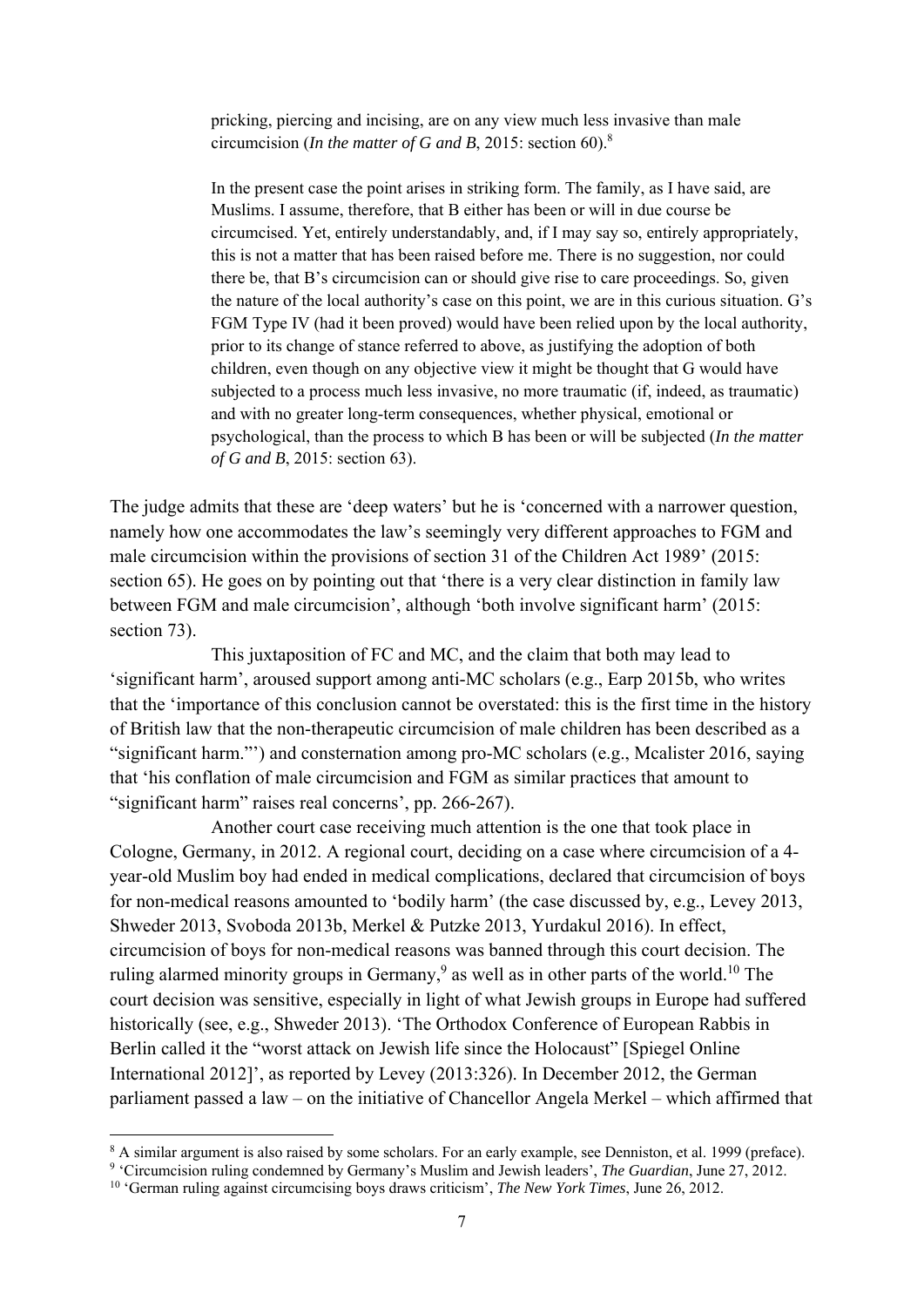parents can have their sons circumcised also outside medical settings as long as it is performed by a trained practitioner (Levey 2013, Merkel & Putzke 2013).

 The level of political tension over the issue of circumcision of boys in Europe became clear when the Council of Europe drafted a resolution on 'children's right to physical integrity' (Council of Europe 2013a). In the draft, it was suggested that children in Europe needed to be protected against all forms of violence, including 'female genital mutilation, the circumcision of young boys for religious reasons' (section 2). Turkish delegates protested and wanted every section that mentioned the words 'circumcision of young boys' to be deleted (Council of Europe 2013a, Amendment 5). Further, delegates from both Turkey and the UK reacted against section 7.4 – about 'striking a balance between the rights and the best interest of the child and the rights and religious freedoms of parents and families' – but for opposite reasons. The Turkish delegates demanded that the whole paragraph be deleted, while the British wanted the last lines to be rephrased as to stress the 'rights of children to protection against violations of their physical integrity according to human rights standards'. They left an explanatory note: 'Paragraph 7.4 suggested "striking a balance between the rights and the best interest of the child and the rights and religious freedoms of parents and families". There is no such balance as the rights of children to be protected from serious physical abuse is fundamental and non-negotiable' (Council of Europe 2013a, Amendment 1).

 In the final documents, Resolution 1952 (Council of Europe 2013b) and Recommendation 2023 (2013c), this dilemma is handled in different ways. In Resolution 1952, circumcision of boys was still mentioned as a violation of the child's physical integrity, but a section had been added: member states were urged to 'clearly define the medical, sanitary and other conditions to be ensured for practices which are today widely carried out in certain religious communities, such as the non-medically justified circumcision of young boys' (section 7.5.2, Council of Europe 2013b). In the final Recommendation 2023, the word 'circumcision' is not mentioned at all. The Parliamentary Assembly welcomes the work undertaken by the Council to eliminate all forms of violence against children (resulting in Resolution 1952) but points out that 'a certain category of human rights violations against children is not yet explicitly covered by any international or European policy or legal instrument' (section 3, Council of Europe 2013c). Nonetheless, criticism from minority groups was fierce. Among them was the Jewish organisation Milah  $UK<sup>11</sup>$  In a later Resolution (Council of Europe 2015) entitled 'Freedom of religion and living together in a democratic society', the Parliamentary Assembly admits that '[c]ertain religious practices remain controversial, among them circumcision of young boys, and that 'there is no consensus among Council of Europe member States on these matters' (section 8, Resolution 2076, Council of Europe 2015). They conclude the matter by stating that:

> As far as circumcision of young boys is concerned, the Assembly refers to its Resolution 1952 (2013) on children's right to physical integrity and, out of a concern to protect children's rights which the Jewish and Muslim communities surely share, recommends that member States provide for ritual circumcision of children not to be allowed unless practised by a person with the requisite training and skill, in appropriate medical and health conditions. Furthermore, the parents must be duly informed of any potential medical risk or possible contraindications and

<sup>11</sup> http://www.milahuk.org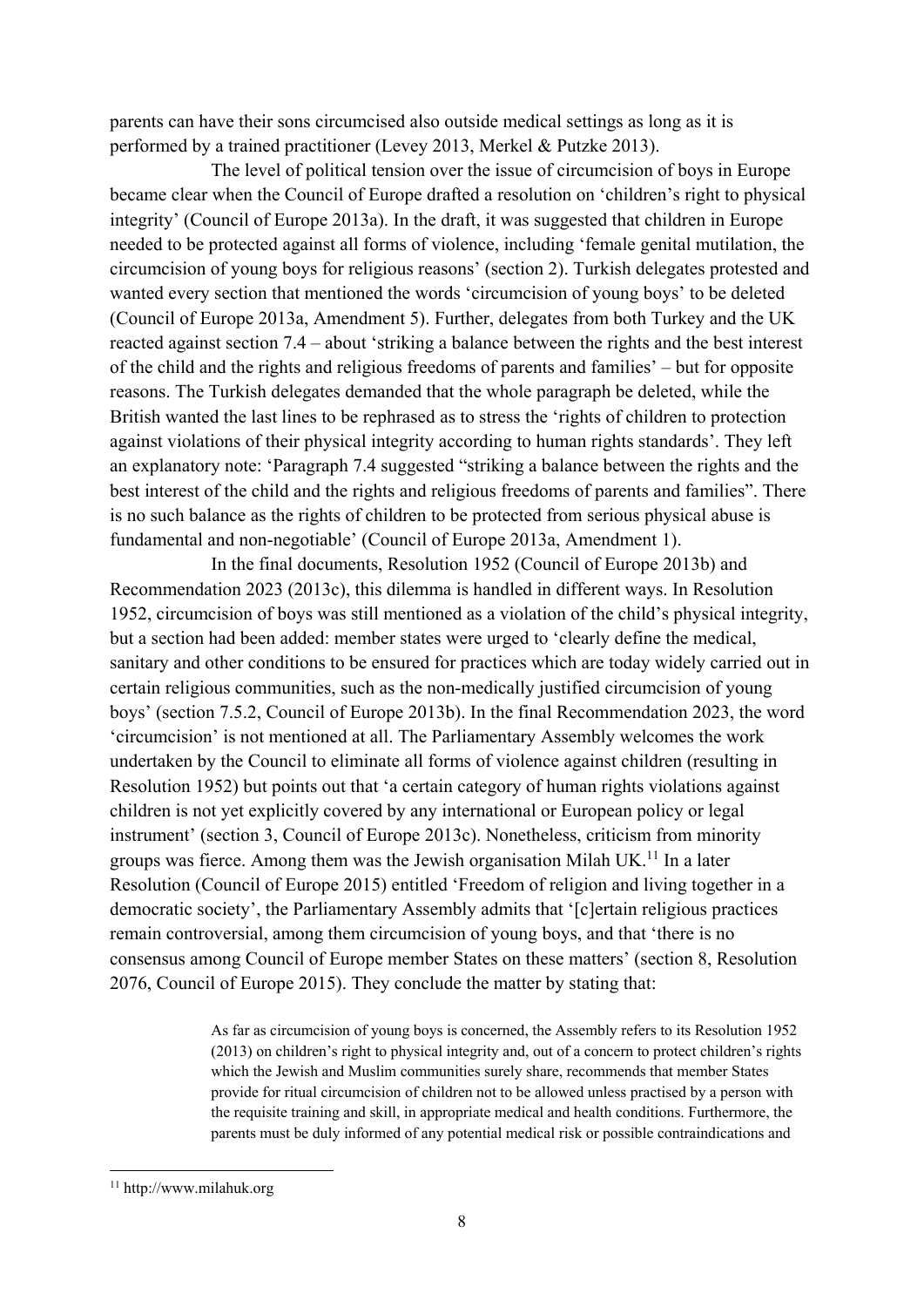take these into account when deciding what is best for their child, bearing in mind that the child's interest must be considered the first priority (section 9, Council of Europe 2015).

Milah UK was delighted that Resolution 2076 was issued, and 'welcomed assurances from the Council of Europe that it will not undertake further work to outlaw the religious circumcision of boys'.12

Yet, it seems, a growing number of activist organisations and official bodies in Europe tend to make declarations in which they place circumcision of girls and circumcision of boys on an equal footing. For example, all the Nordic Ombudsmen for Children (children's commissioners) have joined forces and declared that circumcision of boys is a violation from a children's rights perspective (Nordic Ombudsmen for Children 2013). A growing number of professional healthcare bodies make public declarations that male circumcision conflicts with the rights of the child, among them the Royal Dutch Medical Association (KNMG 2010), the Swedish Medical Society (2010), and Norway's union of nurses in 2013.<sup>13</sup>

#### **Concluding commentary: a dilemma without viable solution**

In a perfect world, it would be possible to resolve controversy through solid scientific research: How harmful is circumcision of girls, and to what extent is it reasonable to talk about harm involved when young boys are circumcised? 'Science' gives very inconclusive answers, and the compiled research about FC and MC displays contradictions rather than conclusions.

 Some social science studies are especially interesting in this respect: researchers who critically study the production of scientific knowledge and who demonstrate how such knowledge production is embedded in wider structures influencing the presentation of the results. Regarding research – initiated by WHO – on medical (obstetric) consequences of female circumcision, American anthropologist Saida Hodžić (2013) 'trace[d] the social and governmental lives of fact and meaning-making' in an ethnographic study focusing on the question: 'how did WHO research that was intended to counter alarmist discourses about female genital cutting end up legitimizing them?' (2013:86). Quite similar in scope is another study (Giami, et al. 2015, see also de Camargo, et al. 2013) discussing the knowledge production at the 2007 WHO technical consultation on MC and HIV, which ended in the WHO recommendation of male circumcision as a tool to prevent the spread of HIV. They assert that '[t]his kind of conference is not a site for the production of scientific knowledge, but rather a place where scientific results are used in order to justify and legitimate the

 12 April 11, 2014: http://www.milahuk.org/council-of-europe-gives-circumcision-assurances/

It was further clarified in a CE formal document that '[i]n respect of the circumcision of boys, the Advisory Committee on the Framework Convention for the Protection of National Minorities, for instance, encourages the member state authorities "to maintain their open dialogue with minority representatives on this issue and to ensure that outstanding queries are clarified in conformity with a judgment of the national Supreme Court which held that circumcisions performed in a medically appropriate way and without causing unnecessary pain are not illegal or punishable' (section 131, Council of Europe 2016).

<sup>&</sup>lt;sup>13</sup> Co-signing the statement issued by the Nordic Ombudsmen for Children (2013). See also 'Doctors defy new circumcision law', stating that a majority of the Norwegian doctors reserve themselves against performing circumcision (http://www.newsinenglish.no/2015/01/22/doctors-defy-new-circumcision-law/).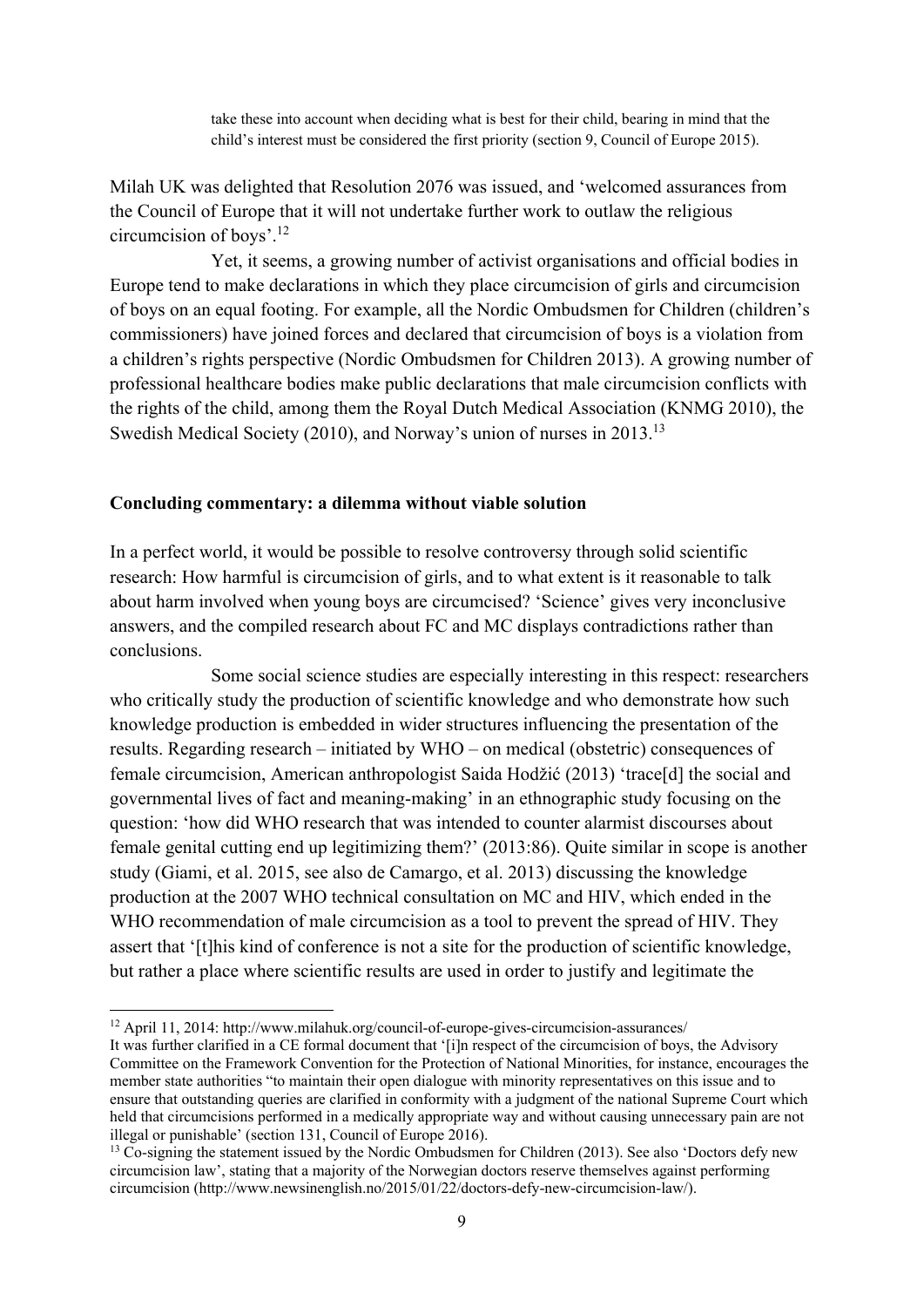implementation of evidence-based public health policy' (2015:590). They discuss what kind of scientific knowledge was mobilised, and contends that the framework of the technical consultation discussions was rather narrow.14

 As many scholars have argued (among them, Earp 2017), the controversy over circumcision of boys cannot be solved by scientific data. It is an issue that has to be argued out by society's stakeholders, weighing various values against each other. One way to boil down the arguments from both sides is to say that the tensions mainly involve two camps: one cherishing pluralistic values, stating that liberal, democratic, pluralistic societies must be able to harbour a variety of cultural and religious practices (e.g., Levey 2013, Shweder 2000, 2005, 2013, Yurdakul 2016, Zakir 2016), and another, arguing from a children's rights perspective, privileging the child's right to bodily integrity (e.g., Darby 2016, Darby & Svoboda 2007, Earp 2014, 2015c, 2017, Frisch, et al. 2013).

This is however not only a matter of values – but also a matter of what is politically feasible. Most scholars would agree that, on strictly anatomical grounds, the removal of the foreskin in boys (legal) is a more extensive procedure than pricking of the genitals in girls (illegal).15 Decades of activism to eradicate 'FGM', striving to make all forms of it criminal, was politically doable. To introduce a corresponding legislation outlawing circumcision of boys is not feasible in relation to Muslim and Jewish minority groups in Europe. And as long as a majority of US boys are being circumcised, and the practice is cherished by WHO, there is no prospect of success for anti-MC advocates in Europe.

Another path to obtain gender equality would be to decriminalise milder – in the sense 'non-harming'16 – forms of circumcision in girls (this alternative is discussed, explicitly or implicitly, by, e.g., APA 2010, Arora & Jacobs 2016, Gele, et al. 2013, Rogers 2016, Shweder 2000, 2013, Zakir 2016). However, every time such a suggestion has popped up, it has been fiercely fought down by anti-FGM advocates (Johnsdotter & Essén 2010). There is a pending FGM case in the US, in which a Michigan doctor with a background in the Dawoodi Bohra Muslim group has performed some kind of milder FC procedure (nicking or scraping the genitals according to media reports) in two 7-year-old-girls from the same ethnic group.<sup>17</sup> This case is of particular interest for the discourses in Europe as well as on the global level. The defence will focus on the issue of religious rights<sup>18</sup> and, likely, display the parallel to circumcision of boys and what is legally accepted under the umbrella of religious freedom in the US.

Sooner or later, European societies need to respond to the following questions, which, in reality, are one and the same question formulated from different perspectives:

<sup>&</sup>lt;sup>14</sup> It has been pointed out by Darby and Svoboda that 'we now find the WHO conducting two quite separate research projects: one to find evidence for the harm of [female circumcision], another to find evidence for the benefits of [male circumcision]' (2007:312).

<sup>&</sup>lt;sup>15</sup> For a compelling discussion about how this situation has played out in Italy, see Fusaschi (2015).

<sup>16</sup> What can be regarded 'harm' is a complex issue, and one around which many discussions regarding both FC and MC revolve.

<sup>&</sup>lt;sup>17</sup> http://edition.cnn.com/2017/04/22/health/detroit-genital-mutilation-charges/index.html. We can note that also the first and only FGM court case in Australia concerned a 'nicking' (Rogers 2016).

<sup>18</sup> http://www.independent.co.uk/news/world/americas/female-genital-mutilation-religious-right-us-first-casefgm-detriot-michigan-a7748736.html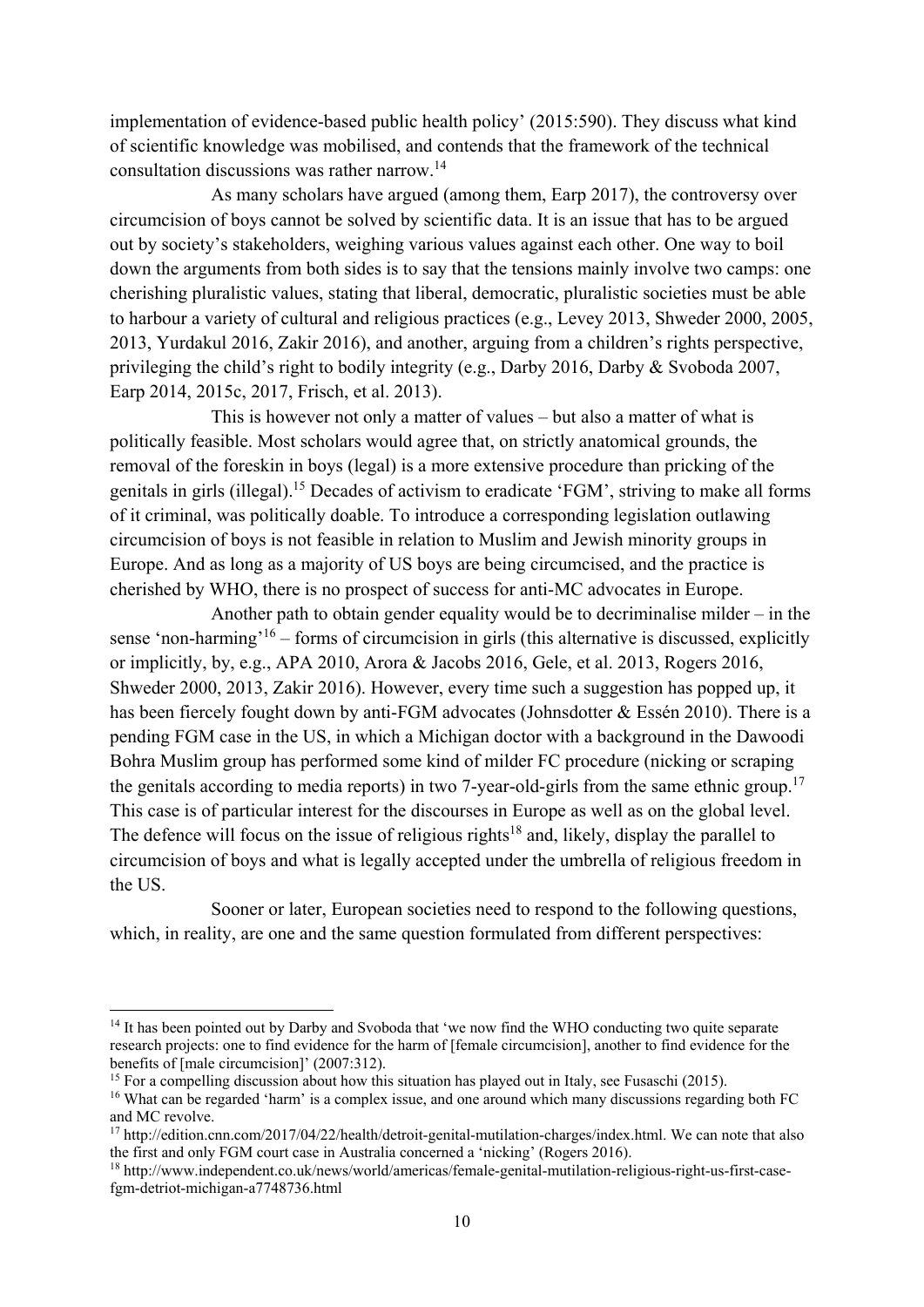- Why should girls not enjoy the same opportunities as boys to be incorporated into cultural and religious communities through a ritual involving minor cutting of their genitals? - Why should boys not have the same legal protection as girls against non-medically motivated alterations of their genitals?

#### **References**

- AAP [American Academy of Pediatrics, Committee on Bioethics] (2010). Policy statement on ritual genital cutting of female minors. *Pediatrics* 125(5): 1088–1093. Followed by AAP (2010): American Academy of Pediatrics withdraws policy statement on female genital cutting, 27 May 2010. Available at http://www.aap.org/advocacy/releases/fgc-may27-2010.htm
- AAP [American Academy of Pediatrics] (2012). Task Force on Circumcision. Technical report: Male circumcision. *Pediatrics* 130: 756–785.
- Ahmadu, F. (2000). Rites and wrongs: An insider/outsider reflects on power and excision. *Female "Circumcision" in Africa: Culture, Controversy, and Change*. Shell-Duncan, B & Hernlund, Y. (eds). Pp. 283–312. London: Lynne Rienner Publishers.
- Andro, A., Lesclingand, M., Grieve, M. & Reeve, P. (2016). Female genital mutilation. Overview and current knowledge. *Population*, 71(2): 217–296.
- Arora, K. S. & Jacobs, A. J. (2016). Female genital alteration: a compromise solution. *Journal of Medical Ethics* 42:148–154.
- Bell, K. (2005). Genital cutting and western discourses on sexuality. *Medical Anthropology Quarterly* 19(2): 125–148.
- Boddy, J. (2007). *Civilizing Women: British Crusades in Colonial Sudan*. Princeton, NJ: Princeton University Press.
- Boyle, E. H. (2002). *Female Genital Cutting: Cultural Conflict in the Global Community.* Baltimore and London: The John Hopkins University Press.
- Boyle, G. J., Svoboda, J. S., Price, C. P. & Turner, J. N. (2000). Circumcision of healthy boys: criminal assault? *Journal of Law and Medicine* 7(3): 301–310.
- Caldwell, J.C., Orubuloye, I. & Caldwell, P. (1997). Male and female circumcision in Africa from regional to a specific Nigerian examination. *Social Science & Medicine* 44(8): 1181–1193.
- Carpenter, L. (2010). On remedicalisation: Male circumcision in the United States and Great Britain. *Sociology of Health & Illness* 32(4): 613–630.
- Carpenter, L. M. & Kettrey, H. H. (2015). (Im)perishable pleasure, (in)destructible desire: Sexual themes in US and English news coverage of male circumcision and female genital cutting. *The Journal of Sex Research* 52(8): 841–856.
- Cohen, N. (2015). What's wrong with "genital autonomy"? Available at http://intactivist.org/blog/2015/nov/whats-wrong-with-genital-autonomy
- Cohen, S. D. (1997). Why aren't Jewish women circumcised? *Gender & History* 9(3): 560–578.
- Council of Europe (2013a). *Children's Right to Physical Integrity* [Draft Resolution, Doc. 13297]. Strasbourg: Council of Europe.
- Council of Europe (2013b). *Children's Right to Physical Integrity* [Resolution 1952]. Strasbourg: Council of Europe.
- Council of Europe (2013c). *Children's Right to Physical Integrity* [Final version, Recommendation 2023]. Strasbourg: Council of Europe.
- Council of Europe (2015). *Freedom of Religion and Living Together in a Democratic Society* [Resolution 2076]. Strasbourg: Council of Europe.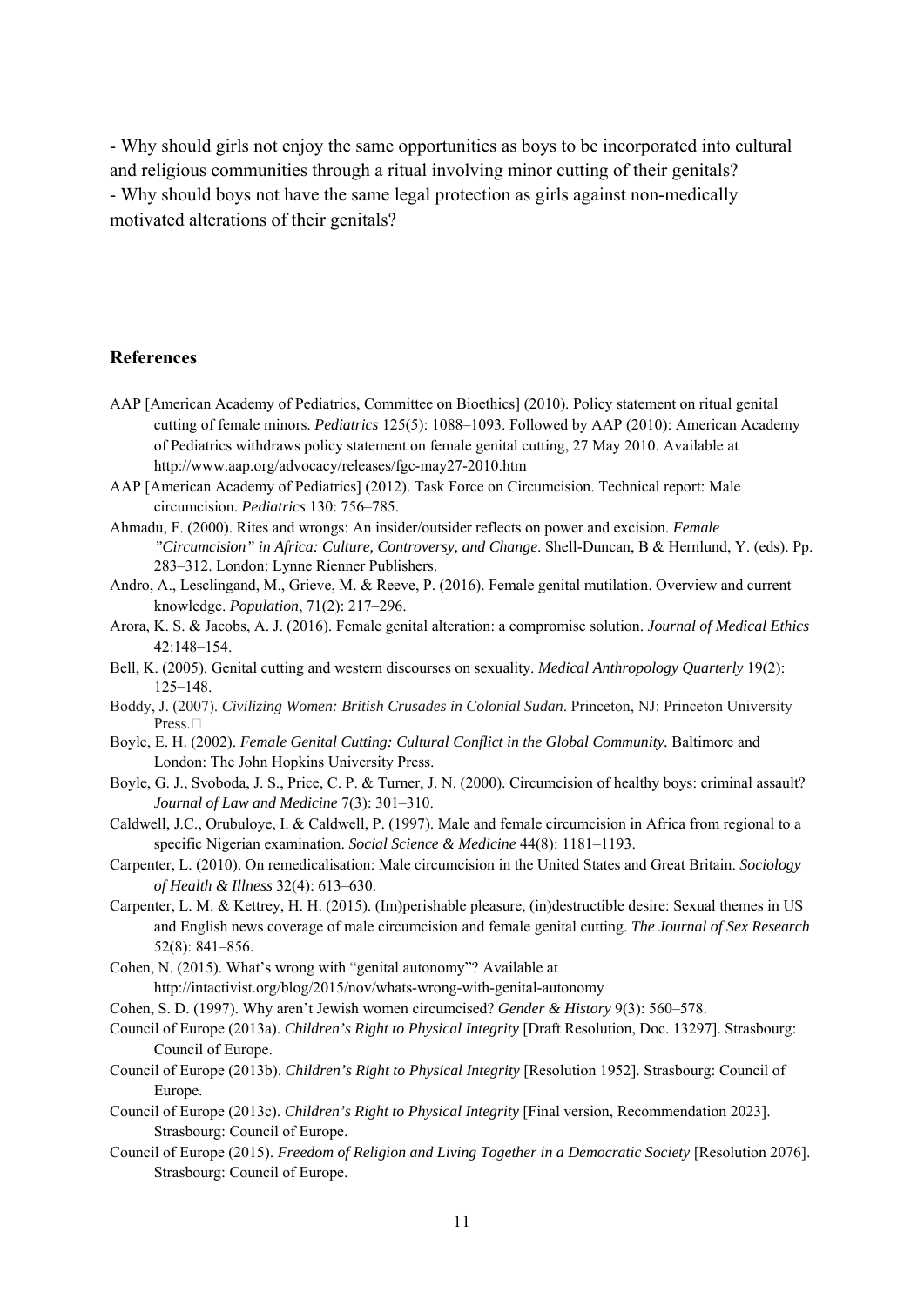Council of Europe (2016). *Human Rights in Culturally Diverse Societies.* Strasbourg: Council of Europe.

Daly, M. (1979). *Gyn/Ecology: The Metaethics of Radical Feminism*. Boston, London: The Women's Press.

- Darby, R. (2003). The masturbation taboo and the rise of routine male circumcision: a review of the historiography. *Journal of Social History* 36(3): 737–757.
- Darby R. (2015). Risks, benefits, complications and harms: Neglected factors in the current debate on nontherapeutic circumcision. *Kennedy Institute Ethics Journal* 25(1): 1–34.
- Darby, R. (2016). Moral hypocrisy or intellectual inconsistency? A historical perspective on our habit of placing male and female genital cutting in separate ethical boxes. *Kennedy Institute of Ethics Journal* 26(2): 155– 163.
- Darby, R. & Svoboda, J. S. (2007). A rose by any other name? Rethinking the similarities and differences between male and female genital cutting. *Medical Anthropology Quarterly* 21(3): 301–323.
- de Camargo Jr, K. R., de Oliveira Mendonça, A. L., Perrey, C. & Giami, A. (2013). Male circumcision and HIV: A controversy study on facts and values. *Global Public Health* 8(7): 769–783.
- DeLaet, D. L. (2009). Framing male circumcision as a human rights issue? Contributions to the debate over the universality of human rights. *Journal of Human Rights* 8: 405–426.
- Denniston, G. C., F. M. Hodges, & Milos, M. F. (eds., 1999). *Male and Female Circumcision: Medical Legal and Ethical Considerations in Pediatric Practice*. Pp. i–vii. New York: Kluwer.
- Dowsett, G. W. & Couch, M. (2007). Male circumcision and HIV prevention: Is there really enough of the right kind of evidence? *Reproductive Health Matters* 15(29): 33–44.
- Earp, B. D. (2014). Female genital mutilation (FGM) and male circumcision: Should there be a separate ethical discourse? *Practical Ethics.* University of Oxford. Available at https://www.academia.edu/8817976/Female\_genital\_mutilation\_FGM\_and\_male\_circumcision\_Should\_t here be a separate ethical discourse.
- Earp, B. D. (2015a). Do the benefits of male circumcision outweigh the risks? A critique of the proposed CDC guidelines. *Frontiers in Pediatrics*, 3:18, doi: 10.3389/fped.2015.00018.
- Earp, B. D. (2015b). On the supposed distinction between culture and religion: A brief comment on Sir James Munby's decision in the matter of B and G (children). *Practical Ethics*. University of Oxford. Available at http://blog.practicalethics.ox.ac.uk/2015/02/on-the-supposed-distinction-between-culture-and-religiona-comment-on-sir-james-munbys-decision-in-the-matter-of-b-and-g-children/
- Earp, B. D. (2015c). Female genital mutilation and male circumcision: toward an autonomy-based ethical framework. *Medicolegal and Bioethics* 5(1): 89–104.
- Earp, B. D. (2016). Between moral relativism and moral hypocrisy: Reframing the debate on "FGM". *Kennedy Institute of Ethics Journal* 26(2): 105–144.
- Earp, B. D. (2017). Does female genital mutilation have health benefits? The problem with medicalizing morality. *Quillette*, August 15, 2017. Available at http://quillette.com/2017/08/15/female-genitalmutilation-health-benefits-problem-medicalizing-morality/
- Earp, B. D. & Darby, R. (2017). Circumcision, sexual experience, and harm. *University of Pennsylvania Journal of International Law* [Online Symposium] 37:2. Available at https://papers.ssrn.com/sol3/papers.cfm?abstract\_id=2986449
- Earp, B. D. & Shaw, D. M. (2017). Cultural bias in American medicine: the case of infant male circumcision. *Journal of Pediatric Ethics* 1(1): 8–26.
- Forward (2012). *Female Genital Mutilation: Frequently Asked Questions: A Campaigner's Guide for Young People.* London: Forward.
- Friedman, D. M. (2001). *A Mind of Its Own: A Cultural History of the Penis*. London: Penguin.
- Frisch, M. (2012). Author's response to: Does sexual function survey in Denmark offer any support for male circumcision having an adverse effect? *International Journal of Epidemiology* 41(1): 312–314.
- Frisch, M., Aigrain, Y., Barauskas, V., et al. (2013). Cultural bias in the AAP's 2012 Technical Report and Policy Statement on male circumcision. *Pediatrics* 131(4): 796–800.
- Fusaschi, M. (2015). Humanitarian bodies: Gender, moral economy and genital modifications in Italian immigration policy. *Cahiers d'Études Africaines* 1: 11–28.
- Gele, A. A., Bø, B. P., & Sundby, J. (2013). Attitudes toward female circumcision among men and women in two districts in Somalia: Is it time to rethink our eradication strategy in Somalia? *Obstetrics and Gynecology International*. Available at http://dx.doi.org/10.1155/2013/312734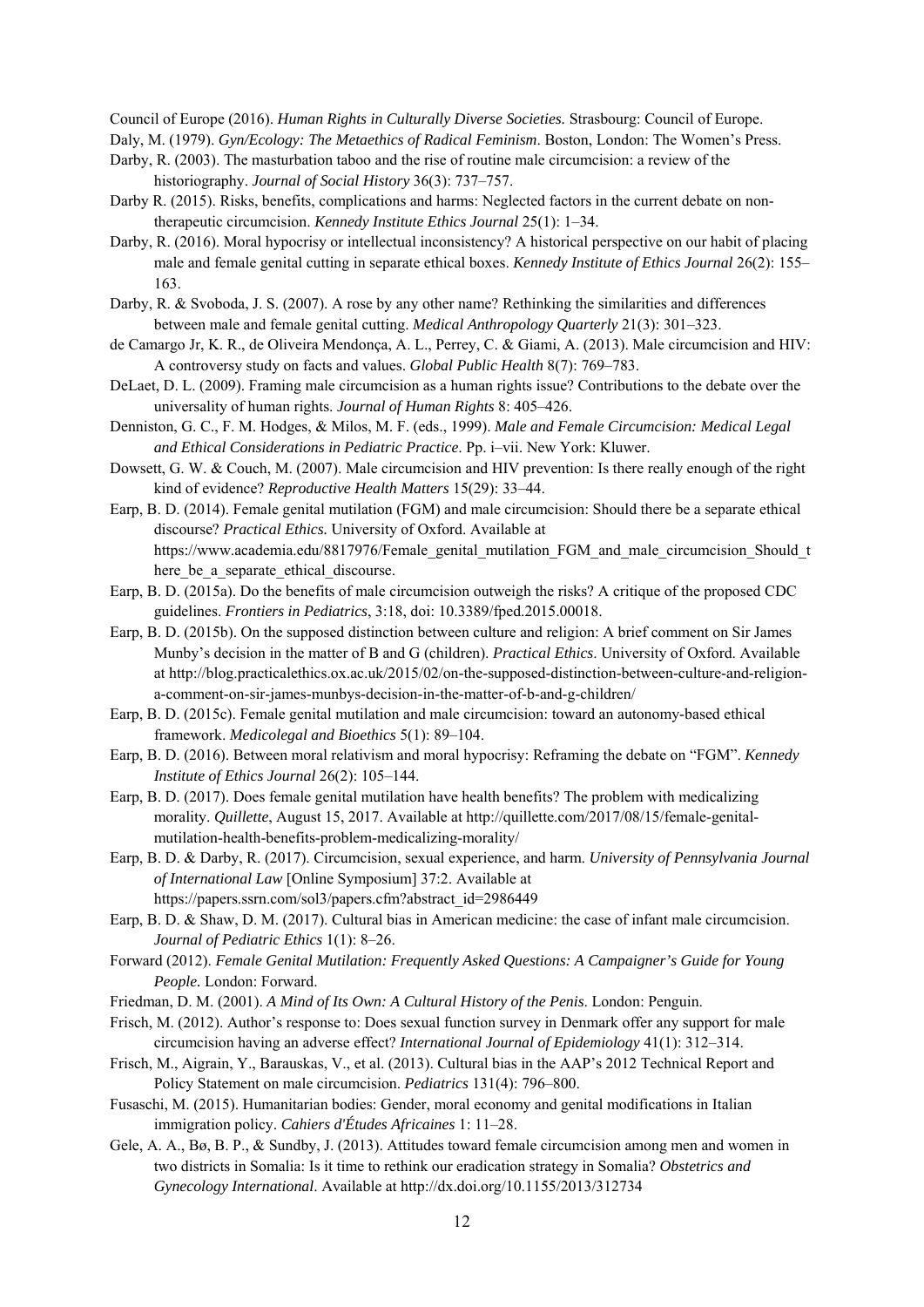- Gele, A. A., Sagbakken, M. & Kumar, B. (2015). Is female circumcision evolving or dissolving in Norway? A qualitative study on attitudes toward the practice among young Somalis in the Oslo area. *International Journal of Women's Health* 7: 933–943.
- Giami, A., Perrey, C., de Oliveira Mendonça, A. L. & de Camargo, K. R. (2015). Hybrid forum or network? The social and political construction of an international 'technical consultation': Male circumcision and HIV prevention. *Global Public Health* 10(5-6): 589–606.
- Gollaher, D. L. (2000). *Circumcision: A History of the World's Most Controversial Surgery*. New York: Basic Books.
- Gruenbaum, E. (2001). *The Female Circumcision Controversy: An Anthropological Perspective.* Philadelphia: University of Pennsylvania Press.
- Hernlund, Y. & Shell-Duncan, B. (2007). Transcultural positions: Negotiating rights and culture. *Transcultural Bodies: Female Genital Cutting in Global Context*. Hernlund, Y. & Shell-Duncan, B. (eds). Pp. 1–45. New Brunnswick: Rutgers.
- Hodžić, S. (2013). Ascertaining deadly harms: Aesthetics and politics of global evidence. *Cultural Anthropology* 28(1): 86–109.
- Hosken, F. P. (1979). *The Hosken Report: Genital and Sexual Mutilation of Females.* Lexington, MA: Women's International Network News.
- *In the matter of B and G (Children)* (2015). Case No: LJ13C00295. [2015] EWFC 3. Royal Courts of Justice,  $I K$
- Johnsdotter, S. (2012). Projected cultural histories of the cutting of female genitalia: A poor reflection as in a mirror. *History and Anthropology* 23(1): 91–114.
- Johnsdotter, S. (2013). Discourses on sexual pleasure after genital modifications: the fallacy of genital determinism (a response to J. Steven Svoboda). *Global Discourse* 3(2): 256–265.
- Johnsdotter, S. & Essén, B. (2010). Genitals and ethnicity: the politics of genital modifications. *Reproductive Health Matters* 18(35): 29–37.
- Johnsdotter, S & Mestre i Mestre, R. M. (2017, in press). 'Female genital mutilation' in Europe: Public discourse versus empirical evidence. Accepted for publication in *International Journal of Law, Crime and Justice*. doi.org/10.1016/j.ijlcj.2017.04.005
- Johnson, M. & O'Branski, M. (2013). Circumcision, public health, genital autonomy and cultural rights. *Global Discourse* 2(2): 211–213.
- KNMG [The Royal Dutch Medical Association] (2010). *Non-therapeutic Circumcision of Male Minors.* Available at https://www.knmg.nl/advies-richtlijnen/knmg-publicaties/knmg-publicaties/knmgpublicaties/knmg-publicaties/niet-therapeutische-circumcisie.htm
- Levey, G. B. (2013). Thinking about infant male circumcision after the Cologne court decision. *Global Discourse* 3(2): 326–331.
- Levin, T. (1980). "Unspeakable atrocities": The psycho-sexual etiology of female genital mutilation. *The Journal of Mind and Behavior* 1(2): 197–210.
- Mcalister, R. D. (2016). A dangerous muddying of the waters? The 'significant harm' of Re B and G (children) (care proceedings) [2015] EWFC 3. *Medical Law Review* 24(2): 259–267.
- McLaughlin, J. & Jerome, P. (2016). The legal and medical ethical entanglements of infant male circumcision and international law. *Journal of Medical Law and Ethics* 4(1): 23–38.
- Merkel, R. & Putzke, H. (2013). After Cologne: male circumcision and the law. Parental right, religious liberty or criminal assault? *Journal of Medical Ethics*. Available at dx.doi.org/10.1136/medethics-2012-101284
- Morris, B. J., Wamai, R. G., Henebeng, E. B., Tobian, A. A., Klausner, J. D., Banerjee, J. & Hankins, C. A. (2016). Estimation of country-specific and global prevalence of male circumcision. *Population Health Metrics* 14: 4, doi 10.1186/s12963-016-0073-5
- Nordic Ombudsmen for Children (2013). *Let the boys decide on circumcision*. Joint statement from the Nordic Ombudsmen for Children and pediatric experts. Available at https://www.crin.org/en/docs/Englishstatement-.pdf
- Obermeyer, C. M. (2005). The consequences of female circumcision for health and sexuality: An update on the evidence. *Culture, Health and Sexuality* 7(5): 443–461.
- PPAN [The Public Policy Advisory Network on Female Genital Surgeries in Africa] (2012). Seven things to know about female genital surgeries in Africa. *Hastings Center Report* 6:19–27.